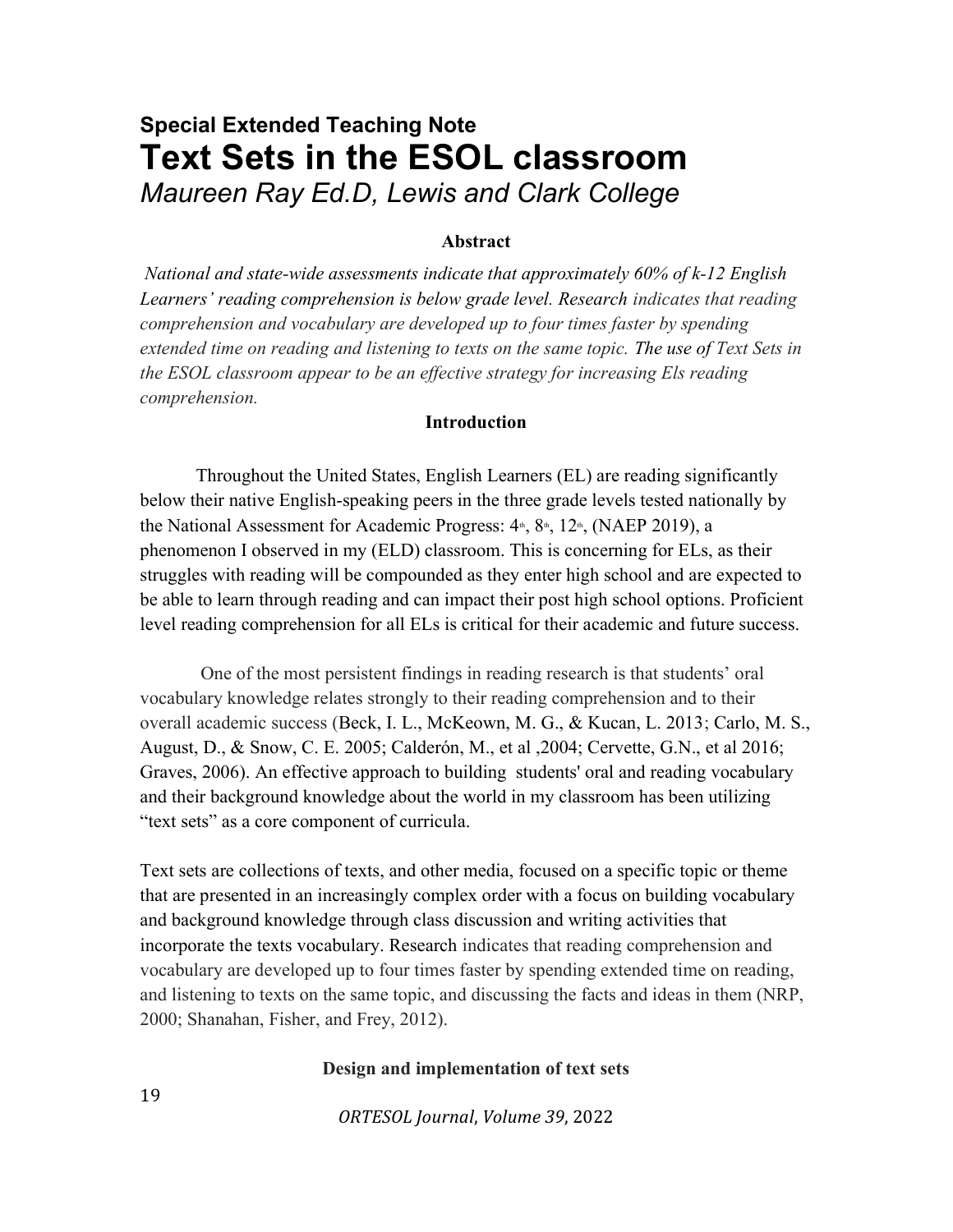The practice of using text sets begins with students reading a series of 3-5 articles on a topic of interest. Vocabulary is explicitly pre-taught and used with each article, which provides repeated exposure and use of new vocabulary in context with each successively more complex article. Accompanied with building a student's knowledge base through the use of articles, videos, news clips, and other media. Students use their new vocabulary each day in discussions, reading, writing, and listening.

To implement a text set unit, choose topics that are of high interest to English Learners, as you students engaged in whole class, group, and partner discussions. For example, a unit on Immigration. NewsELA, ReadWorks and Scholastic magazines are great sources for articles, as their articles' Lexile levels can be adjusted to the students/class' Lexile range. Choose three articles on immigration, each article's Lexile level successively increasing, and for each article select five to seven vocabulary words to explicitly teach. In successive articles students will usually come upon the vocabulary words learned in prior articles. Students learn a little from the first encounter with a word and then more and more about a word's meaning as they meet and use it in new and different contexts. (Carrell, P. L. ,1984; Graves, 2006).

The first day of a text set unit is a focus on building background knowledge, vocabulary, student interest, and eliciting what students already know. Units start with a class conversation about the topic. Students engage in think/pair/share discussions then share out as a class. Using immigration as an example, present news clips on immigration issues occurring at the Mexican/USA border and then discuss the news clips. Provide students with a vocabulary graphic organizer in a table format with three columns and 6 rows. Each row has a vocabulary word, the definition, and a column for students to draw an image of what the vocabulary word means/represents. Arwood and Kaulitz's research into the neuroscience of reading and writing (2007) indicates that when students can draw an image of the meaning of a word, they own the meaning of the word. The graphic organizer is used as a vocabulary slideshow is presented, and it then gets pasted in the vocabulary section of their notebooks.

Each slide in the vocabulary slideshow contains one vocabulary word, the part of speech, images associated with the meaning of the word, and a sentence or two using the word. After each slide students are given a moment to think about the image they want to use, then students turn and share with a partner what they are going to draw and why. Once the 5-7 words for the week have been selected, ensure they are each the focus of attention, especially oral language, at least 10 times during the week (Beck, I. L., McKeown, M. G., & Kucan, L.,2013). You can have students do oral vocabulary drills in partners, create word walls, class spelling bees, warm-ups where they write sentences

ORTESOL Journal, Volume 39, 2022

20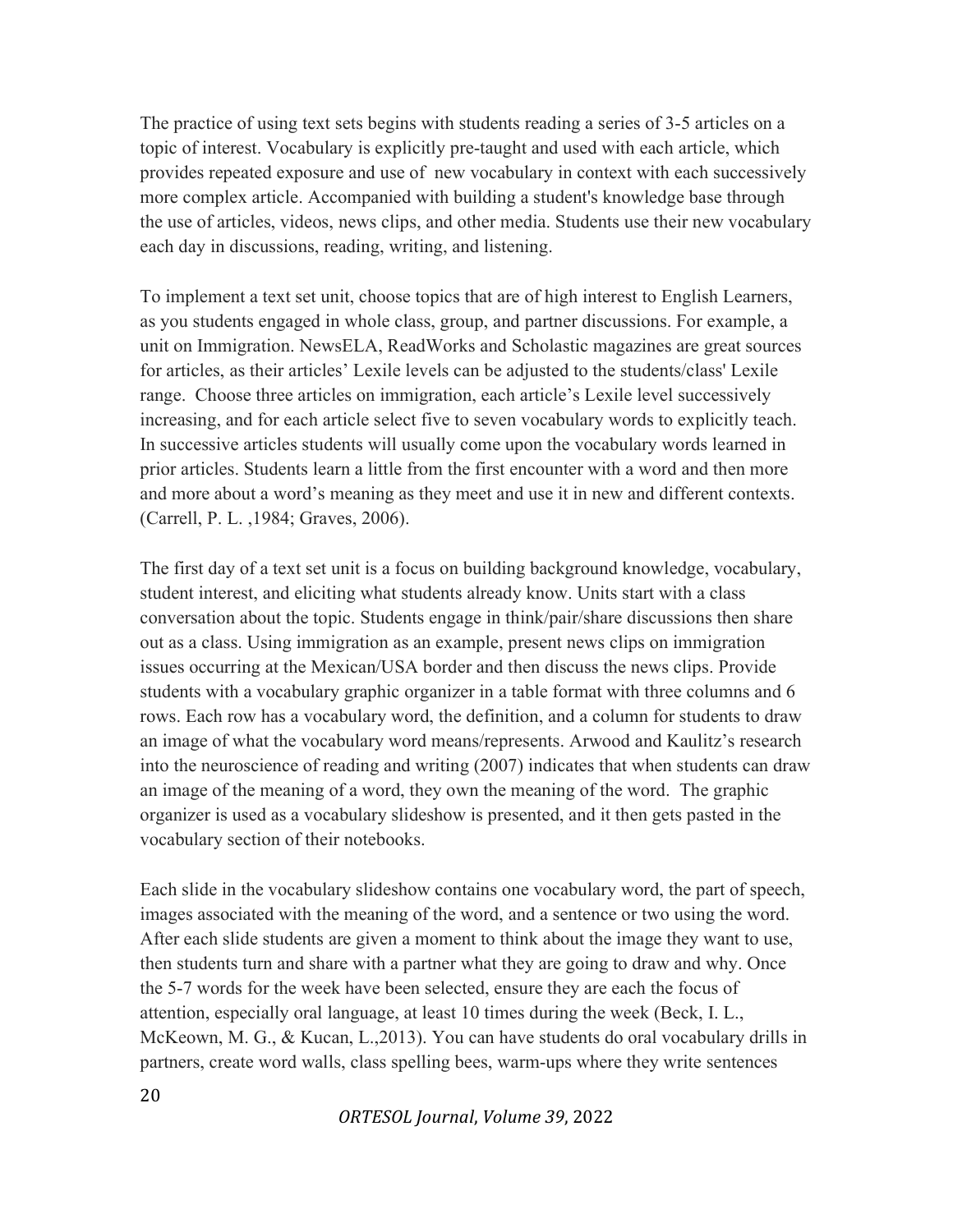using the vocabulary words, play kahoots and other strategies for students to use their new vocabulary in the four modalities.

 The second day, review vocabulary and start reading the first article. Incorporate clozed reading. Read out loud, and in each paragraph, choose one word to stop before and the whole class has to say the word--this ensured students are paying attention. As you read, stop after each section and discuss what was read. Depending on the functions being practiced i.e. cause/effect, explain/describe, discuss what were the facts, what were causes and effects; what claims were made and how they were supported incorporating the target vocabulary into the discussions.

The third day the students reread the article on their own and perform an activity like hilite facts or look for cause/effects in each section or answer comprehension questions, orally in group activities, and in writing, incorporating targeted vocabulary. Have students do vocabulary drills with partners and then have a short vocabulary quiz afterwards.

The fourth day students write sentences using the studied vocabulary words. The last day of the week they write a summary of the article using all five-seven vocabulary words studied and read their summaries to partners. Repeat this process for the next two or more articles changing some of the interaction strategies. At the end of a text set unit, have a summative activity that involves the topic studied, such as a Socratic Circle, a debate. or writing an informative pamphlet.

### **Results**

I used text sets throughout the year as the main curricula, interspersed with mini units on grammar and writing, with various topics such as food, natural disasters, and sports. During this time period students were explicitly taught and interacted with, through oral and written activities, close to two hundred new vocabulary words. Throughout the year students in the class took the STAR reading assessment three times, and by spring term most of the students' reading comprehension scores increased significantly. Figure 1 shows the result of three testing events between October and March of the school year for the thirteen students in a  $7<sup>th</sup>/8<sup>th</sup>$  grade high intermediate ELD class. The x-axis are students' grade equivalent scores. The y-axis represents grade level. The first column on the graph is the first test, then the second test, and third test scores for reading comprehension per student; GE in the key stands for "Grade Equivalent" All but one student, a student with a reading disability, experienced growth in their reading comprehension equivalent to a years' growth in their reading scores within a five-and-ahalf-month period.

21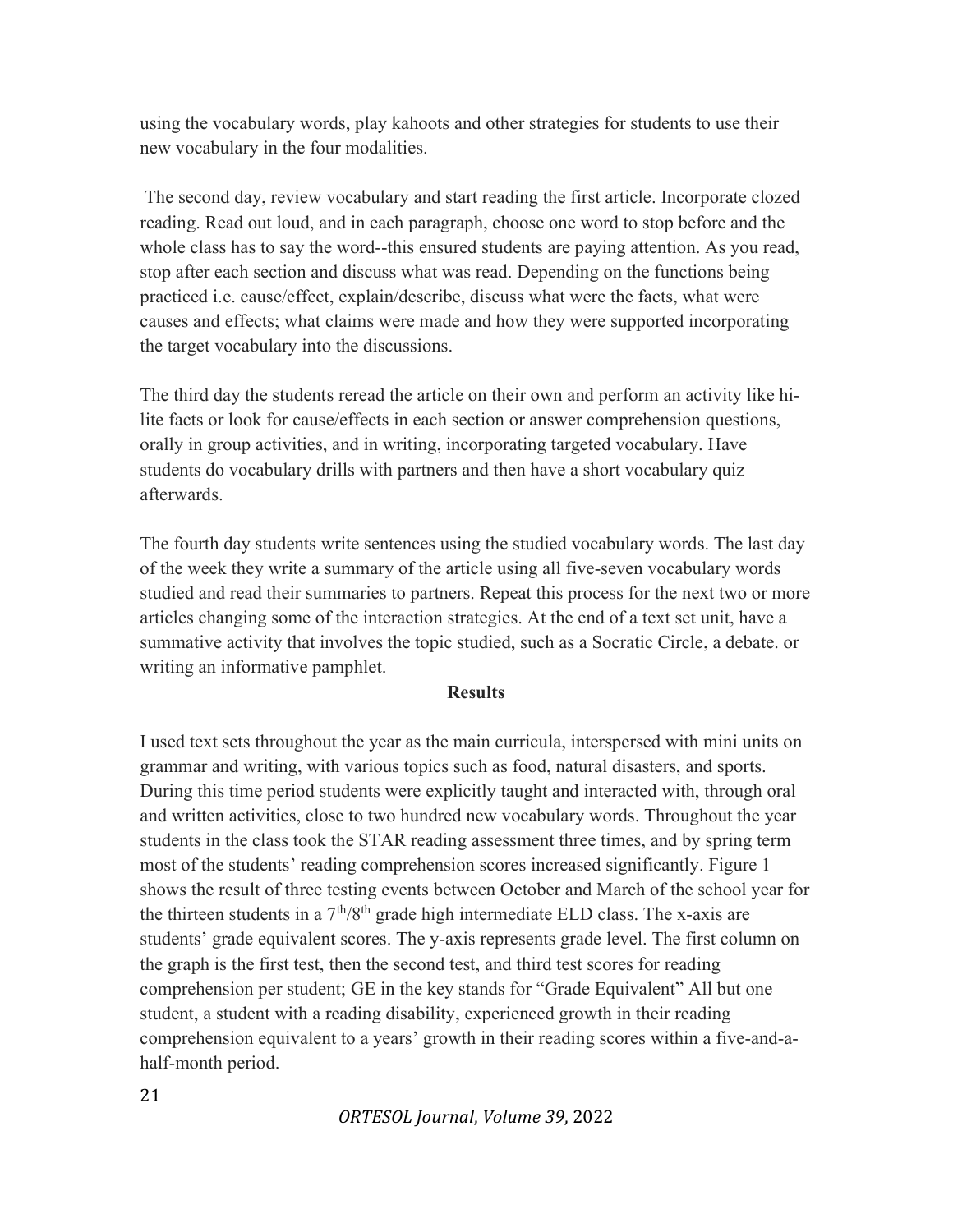This class was one of six classes a day that students took, hence it is not possible to broadly claim that their increase in reading proficiency is solely due to the use of text set units. However, according to their prior school records from middle and elementary school, their reading scores had stagnated for several years. The increase in reading scores was experienced by students in other classes that I taught as well. It appears that having intensive and explicit oral and written instruction in new vocabulary, and building students' knowledge about world topics made a significant contribution to an increase in students' reading comprehension



Figure 1. STAR reading scores Grade Equivalent

There is a dearth of research on the impact of using text sets in ESOL classrooms as a vehicle to increase ELs' oral vocabulary and reading comprehension. Considering that throughout the U.S over 60% of ELs' reading comprehension is below grade level, as teachers we need to be explicit and intentional in building vocabulary and knowledge to support students' reading comprehension. Text sets appear to be an impactful tool to accomplish this goal in the ESOL classroom.

#### References

- Arwood, E., & Kaulitz, C. (2007). Learning with a visual brain in an auditory world: Language strategies for individuals with autism spectrum disorders. Shawnee Mission KS: Autism Asperger Publishing Company
- Beck, I. L., McKeown, M. G., & Kucan, L. (2013). Bringing words to life: Robust vocabulary instruction. Guilford Press.

22

ORTESOL Journal, Volume 39, 2022